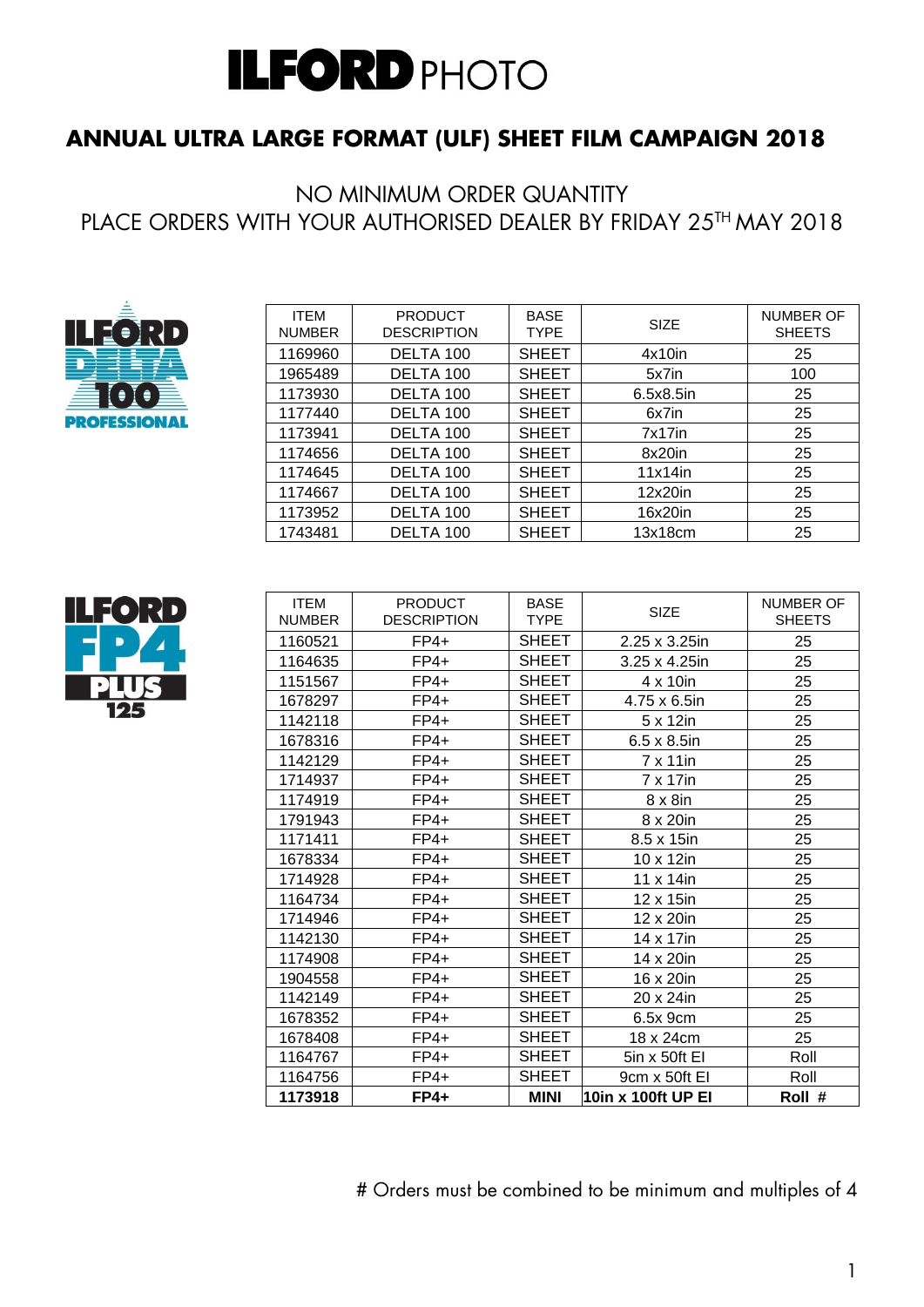

| <b>ITEM</b><br><b>NUMBER</b> | <b>PRODUCT</b><br><b>DESCRIPTION</b> | <b>BASE</b><br><b>TYPE</b> | <b>SIZE</b>                      | <b>NUMBER OF</b><br><b>SHEETS</b> |
|------------------------------|--------------------------------------|----------------------------|----------------------------------|-----------------------------------|
| 1629145                      | $HP5+$                               | <b>SHEET</b>               | 2.25 x 3.25in                    | 25                                |
| 1164589                      | $HP5+$                               | <b>SHEET</b>               | 3.25 x 4.25in                    | 25                                |
| 1151578                      | $HP5+$                               | <b>SHEET</b>               | 4 x 10in                         | 25                                |
| 1629190                      | $HP5+$                               | <b>SHEET</b>               | 4.75 x 6.5in                     | 25                                |
| 1142093                      | $HP5+$                               | <b>SHEET</b>               | 5 x 12in                         | 25                                |
| 1142158                      | $HP5+$                               | <b>SHEET</b>               | $6.5 \times 8.5$ in              | 25                                |
| 1142107                      | $HP5+$                               | <b>SHEET</b>               | $7 \times 11$ in                 | 25                                |
| 1707043                      | $HP5+$                               | <b>SHEET</b>               | 7 x 17in                         | 25                                |
| 1174058                      | $HP5+$                               | <b>SHEET</b>               | 8 x 16in                         | 25                                |
| 1786024                      | $HP5+$                               | <b>SHEET</b>               | 8 x 20in                         | 25                                |
| 1796052                      | $HP5+$                               | <b>SHEET</b>               | 10 x 12in                        | 25                                |
| 1743225                      | $HP5+$                               | <b>SHEET</b>               | 11 x 14in                        | 25                                |
| 1164745                      | $HP5+$                               | <b>SHEET</b>               | 12 x 15in                        | 25                                |
| 1707052                      | $HP5+$                               | <b>SHEET</b>               | 12 x 20in                        | 25                                |
| 1153668                      | $HP5+$                               | <b>SHEET</b>               | 14 x 14in                        | 25                                |
| 1900589                      | $HP5+$                               | <b>SHEET</b>               | 14 x 17in                        | 25                                |
| 1871788                      | $HP5+$                               | <b>SHEET</b>               | 16 x 20in                        | 25                                |
| 1721124                      | $HP5+$                               | <b>SHEET</b>               | 20 x 24in                        | 25                                |
| 1629127                      | $HP5+$                               | <b>SHEET</b>               | 13 x 18cm                        | 25                                |
| 1173929                      | $HP5+$                               | <b>SHEET</b>               | 16.9 x 40.6cm                    | 25                                |
| 1174799                      | $HP5+$                               | <b>SHEET</b>               | 18 x 24cm                        | 25                                |
| 1164965                      | $HP5+$                               | MINI                       | 8in x 100ft El                   | Roll *                            |
| 1164602                      | $HP5+$                               | <b>SHEET</b>               | 20in x 50ft El                   | Roll **                           |
| 1174843                      | $HP5+$                               | <b>ROLL</b>                | 46mm x 50ft UP EI (127 Format)   | <b>Roll ###</b>                   |
| 1174810                      | $HP5+$                               | <b>ROLL</b>                | 70mm x 50ft UNPERFORATED EI      | <b>Roll ####</b>                  |
| 1174821                      | $HP5+$                               | <b>ROLL</b>                | 70mm x 50ft DOUBLE PERFORATED EI | <b>Roll ####</b>                  |

\* Orders must be combined to be minimum and multiples of 5

\*\* Orders must be combined to be minimum and multiples of 2

### Orders must be combined to be minimum and multiples of 23

#### Orders must be combined to be minimum and multiples of 15

Please Note: All sheet film items in this list have a minimum order quantity of one and the item will be manufactured. All roll based items on the list such as 50ft slittings need a minimum order to be placed before we can manufacture, this is due to the very high levels of waste material that could be generated if we were to accept an order of only one. Typically the minimum number of orders worldwide that we would need per roll item is very low, between 2 and 15 depending on the item, but HARMAN technology Limited must reserve the right not to manufacture against any order any roll item that fails to achieve the required minimum order number. Additionally some roll items where marked can only be manufactured in multiples of 2, 4, 5, 15 or 23.

UP = Unperforated. EI = Emulsion Wound In. EO = Emulsion Wound Out. MINI = 35mm Base Not all items are supplied in bespoke ILFORD packaging, and some packing out material may be used to prevent slippage.

#### **120 ROLL FILM BACKING PAPER**

| ITEM<br><b>NUMBER</b> | PRODUCT DESCRIPTION         | SIZE           | <b>LENGTH</b> |
|-----------------------|-----------------------------|----------------|---------------|
| 1174809               | 120 ROLL FILM BACKING PAPER | 61.5mm x 30.5m | 100ft.        |

See below for list of participating Dealers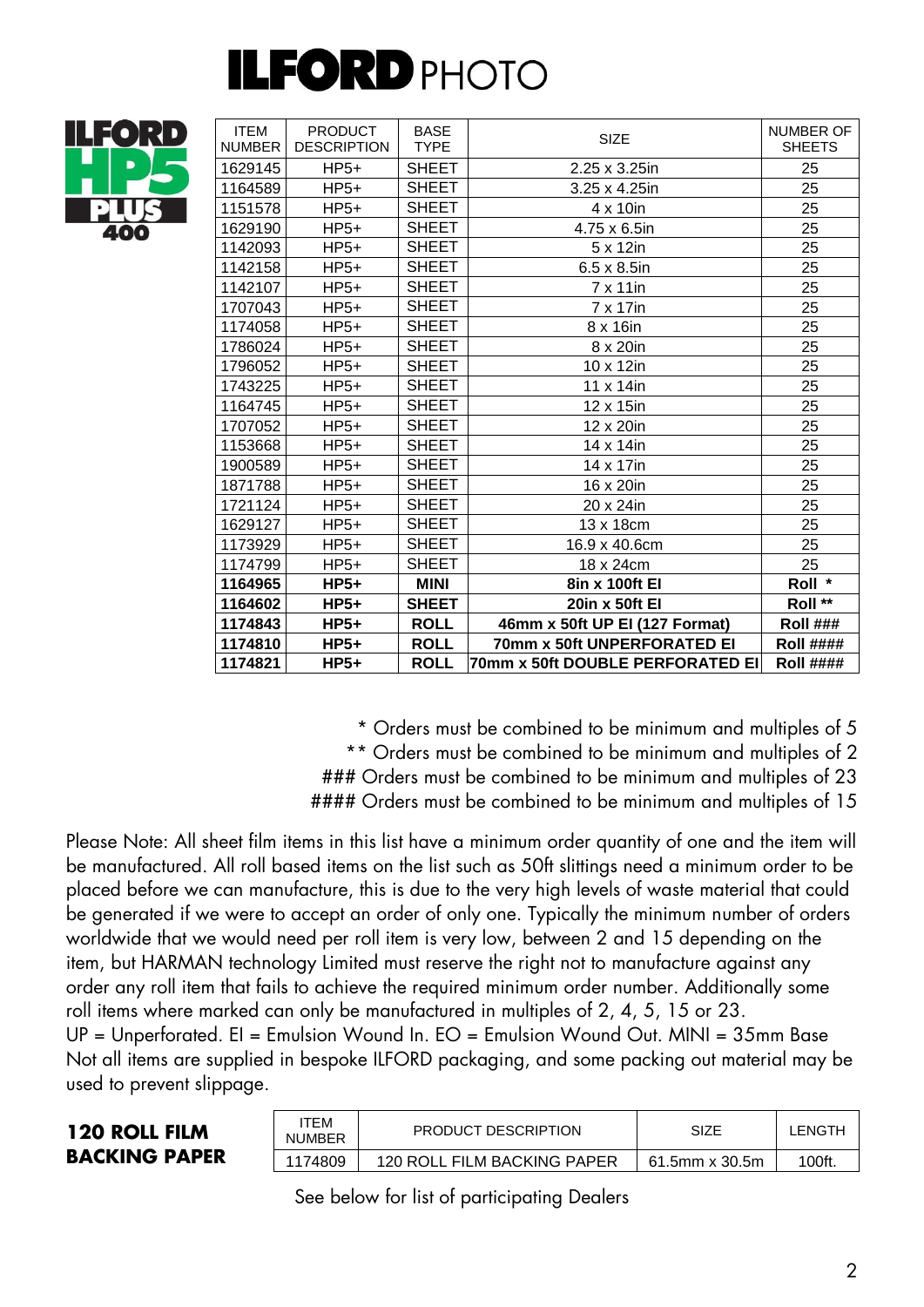

### **PARTICIPATING DISTRIBUTORS/DEALERS**

#### **AUSTRIA**

H. De Beukelaer & C° nv – powered by Le BON IMAGE Gesellschaft fuer Imaging - Systeme und Zubehoer mbH, Boomsesteenweg 77, B - 2630 Aartselaar, Belgium Tel: + 32 3 3 870 59 00 Email: info@debeukelaer.be Website: [www.bon-image.com](http://www.bon-image.com/)

#### **BELGIUM**

H. De Beukelaer & Co. nv/sa Boomsesteenweg 77, B - 2630 Aartselaar, Belgium Tel: 03/870.59.00 Email: info@debeukelaer.be Website: [www.debeukelaer.be](http://www.debeukelaer.be/)

#### **CANADA**

Beau Photo Supplies 1520 W. 6th Ave Vancouver, British Columbia Tel: (604) 734 7771 Web: [www.beauphoto.com](http://www.beauphoto.com/)

Downtown Camera 55 Queen St. East Toronto, Ontario Tel: (416) 363 1749 Web: [www.downtowncamera.com](http://www.downtowncamera.com/)

Photo Central 957 Portage Avenue Winnipeg Manitoba Tel: (204) 774 6344 Email: [info@photocentral.ca](mailto:info@photocentral.ca) Web: [www.photocentral.ca](http://www.photocentral.ca/)

Photo Service, 222, rue Notre-Dame Ouest, Vieux-Montréal, Quebec H2Y 1T3 Tel: (514) 849 2291 Email: info@photoservice.ca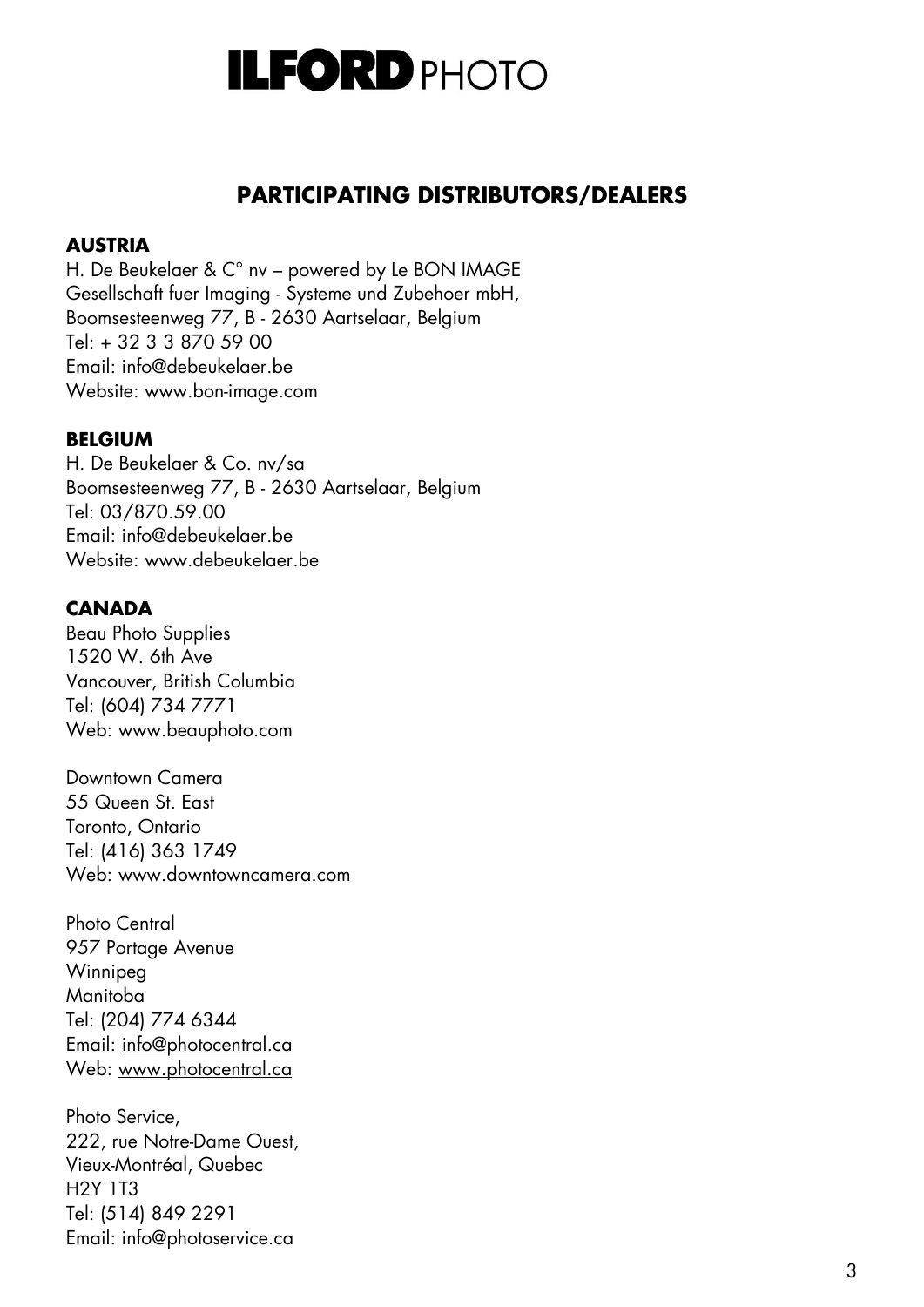

Web: [www.photoservice.ca](http://www.photoservice.ca/)

L.L Lozeau 6229 St-Hubert Montreal, QC H2S 2L9 Tel: (514) 274 6577 Email: info@robinsonscamera.com Web: www.lozeau.com

The Camera Store 802 - 11th Ave SW Calgary, Alberta Tel: (403) 234 9935 Web: [www.thecamerastore.com](http://www.thecamerastore.com/)

#### **CHINA**

Beijing HHC International Trading Co., Ltd., 3-119, Tang Village 5<sup>th</sup> Courtyard, Guangqu East Road, Chaoyang District Beijing 100124 Tel: 86-10-6588-5200 Fax: 86-10-6588-2500 Email: [hhc@profoto.con](mailto:hhc@profoto.con)

Hangzhou Heibaidiyishi Photographic Art Centre 67-5, Xunzhuang, Liangzhu Culture Residence, 311113 Yuhang, Hangzhou City, Zhejiang Province. Tel: 86 13588003452 Email: [zyb19763261@163.com](mailto:zyb19763261@163.com) Web: [www.shop35411899.taobao.com](http://www.shop35411899.taobao.com/)

#### **CZECH REPUBLIC**

 $FOMFI$  a.s. Machkova 587, 500 11 Hradec Králové, Czech Republic Tel: 49 50 56 500 Email: info@fomei.com Web: [www.fomei.com](http://www.fomei.com/)

#### **FRANCE**

LUMIERE IMAGING France Tour Suisse, 1 boulevard Vivier Merle, 69443 LYON Cedex 3, France Tel: 00 33 (0)4 26 29 85 61. Contact: Frédéric Monnot Web: [www.lumiere-imaging.fr](http://www.lumiere-imaging.fr/)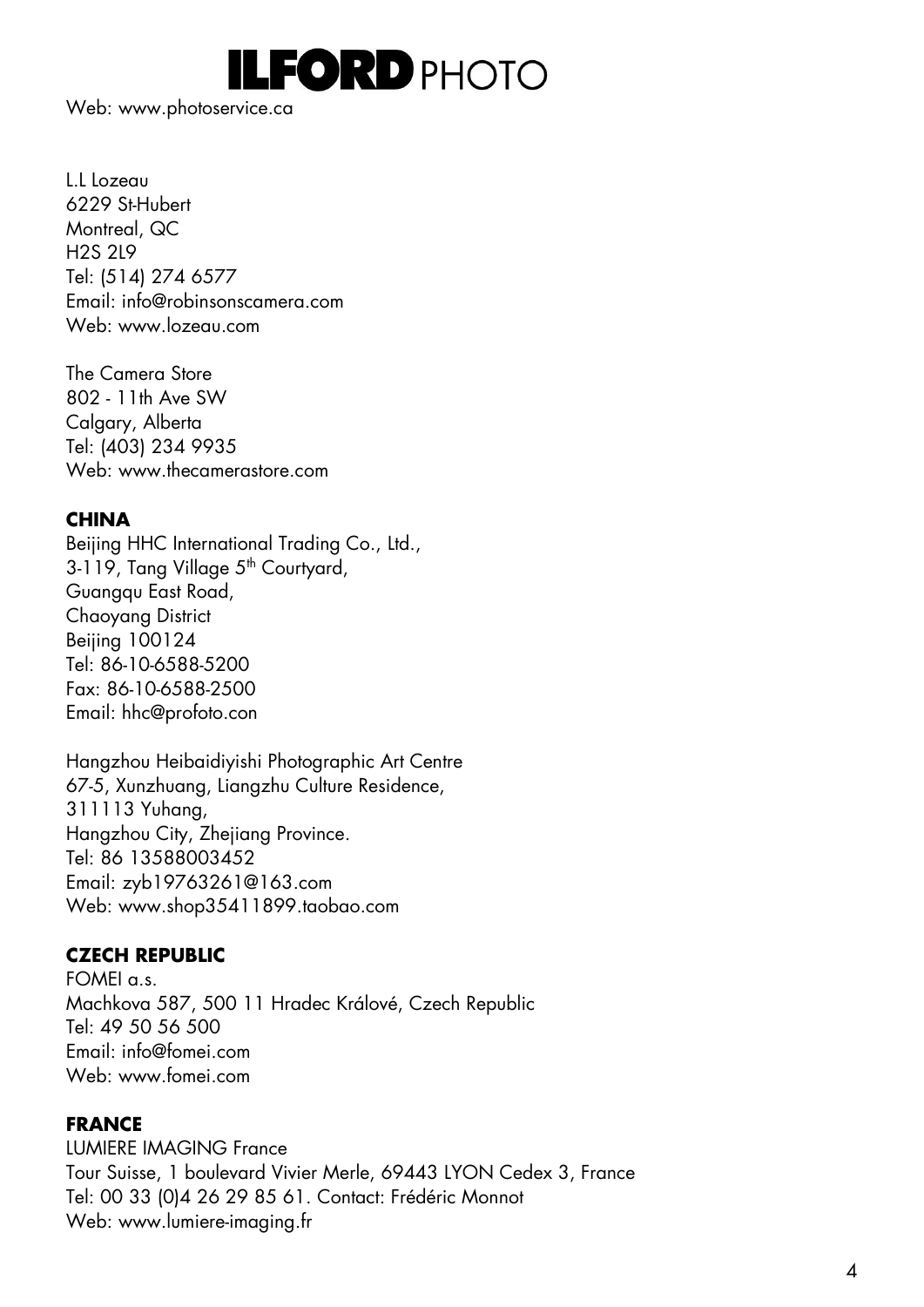

#### **GERMANY**

H. De Beukelaer & C° nv – powered by Le BON IMAGE Gesellschaft fuer Imaging - Systeme und Zubehoer mbH, Boomsesteenweg 77, B - 2630 Aartselaar, Belgium  $Tel + 32338705900$ Email: info@debeukelaer.be Website: [www.bon-image.com](http://www.bon-image.com/)

#### **ITALY**

Labitalia srl Via Piave 20, 21040 Sumirago, Italy Tel: 0039 0331 909909 Email: info@labitalia.it Web: [www.labitalia.it](http://www.labitalia.it/)

#### **JAPAN**

Cyber Graphics Corporation 4A Suzuno-Bldg., 11 kandakonya-cho, Chiyoda-ku, Tokyo 101-0035 Tel: 81 3 3526 2586 Web: [www.ilfordphoto.jp](http://www.ilfordphoto.jp/)

#### **POLAND**

Medikon Polska Sp. z o.o. ul. Cyklamenów 7 04-798 Warszawa, Poland Tel: +48 22 8721367 Email: m.zurawski@medikon.pl Web: [www.medikon.pl](http://www.medikon.pl/)

#### **RUSSIA**

FotoFrame, LLC 5 Donskoy proezd, building15, stroenie 3,119334, Moscow, Russia Tel: 7 - (495) - 234 9915 Email: [zakaz@photosale.ru](mailto:info@photosale.ru) Web: www.photosale.ru

#### **SLOVAKIA**

Fomei Slovakia s.r.o. Za kasárnou 1 831 03 Bratislava 2, Slovakia Tel: +421 244 450 339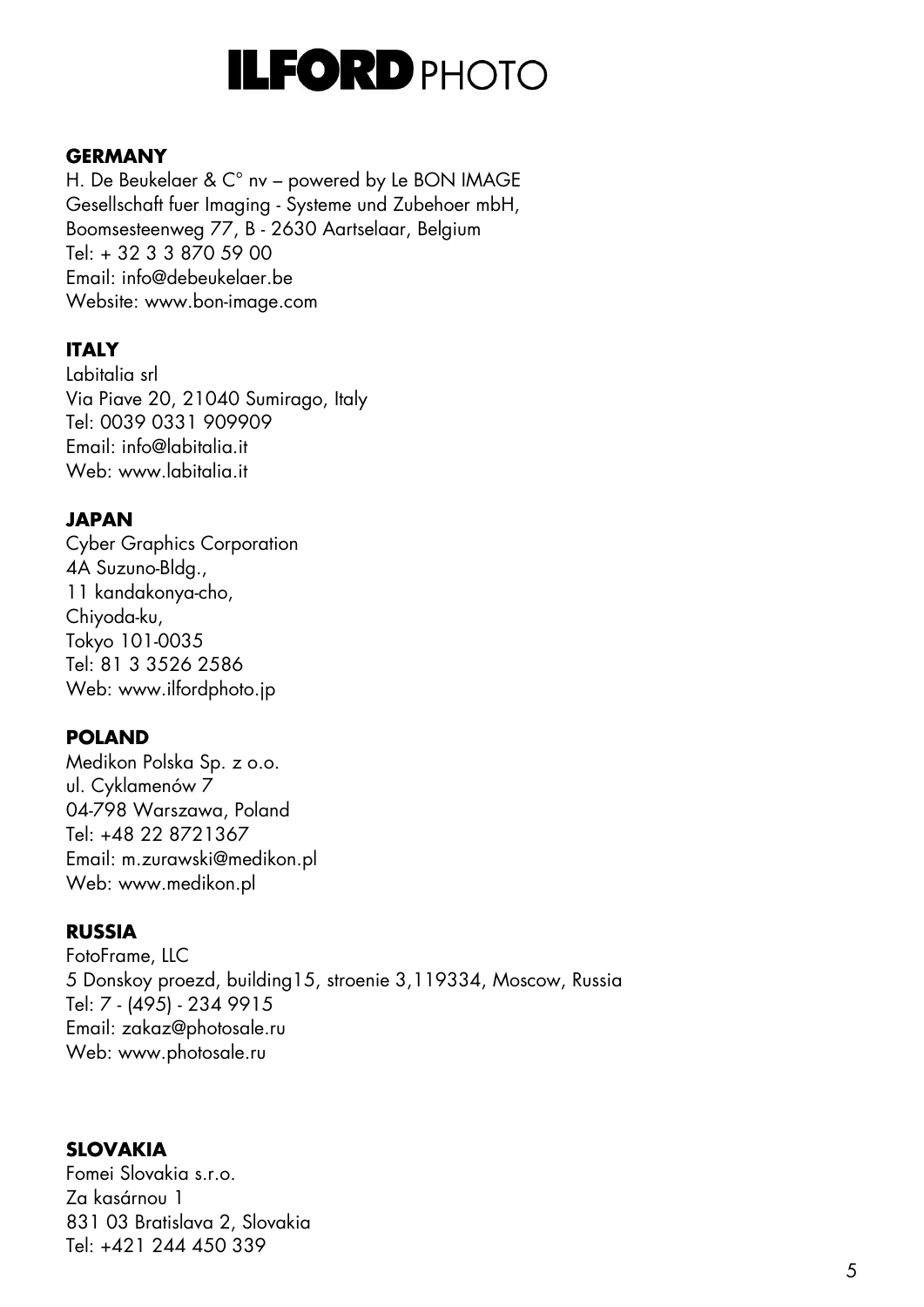Email: info@fomei.sk Web: www.fomei.com

#### **SWITZERLAND**

H. De Beukelaer & C° nv – powered by Le BON IMAGE Gesellschaft fuer Imaging - Systeme und Zubehoer mbH, Boomsesteenweg 77, B - 2630 Aartselaar, Belgium Tel: + 32 3 3 870 59 00 Email: info@debeukelaer.be Web: www.bon [-image.com](http://www.bon-image.com/)

### **TAIWAN**

Linch Industrial Co., Ltd 65, Sec. 1, Han Kou Street Taipwi, Taiwan 10044 Tel: +886 -(0)2 -2311 -8332 Email: [elsielin@shingfu.com.tw](mailto:elsielin@shingfu.com.tw) Website: [www.linlife.com.tw](http://www.linlife.com.tw/)

#### **THE NETHERLANDS**

H. De Beukelaer & C° nv Boomsesteenweg 77, B - 2630 Aartselaar, Belgium Tel: + 32 3 3 870 59 00 Email: info@debeukelaer.be Website: [www.debeukelaerbv.nl](http://www.debeukelaerbv.nl/)

#### **UK**

Ag Photographic Unit 6, Phoenix Business Park Avenue Road, Aston Birmingham B7 4NU Tel: 0121 366 0016 Email: sales@ag -photographic.co.uk Web: www.ag [-photographic.co.uk](http://www.ag-photographic.co.uk/)

Keyphoto Limited Unit 8, Allied Business Centre Coldharbour Lane Harpenden, Hertfordshire AL5 4UT Tel: 01582 460461 Email: services@keyphoto.com Web: [www.keyphoto.com](http://www.keyphoto.com/)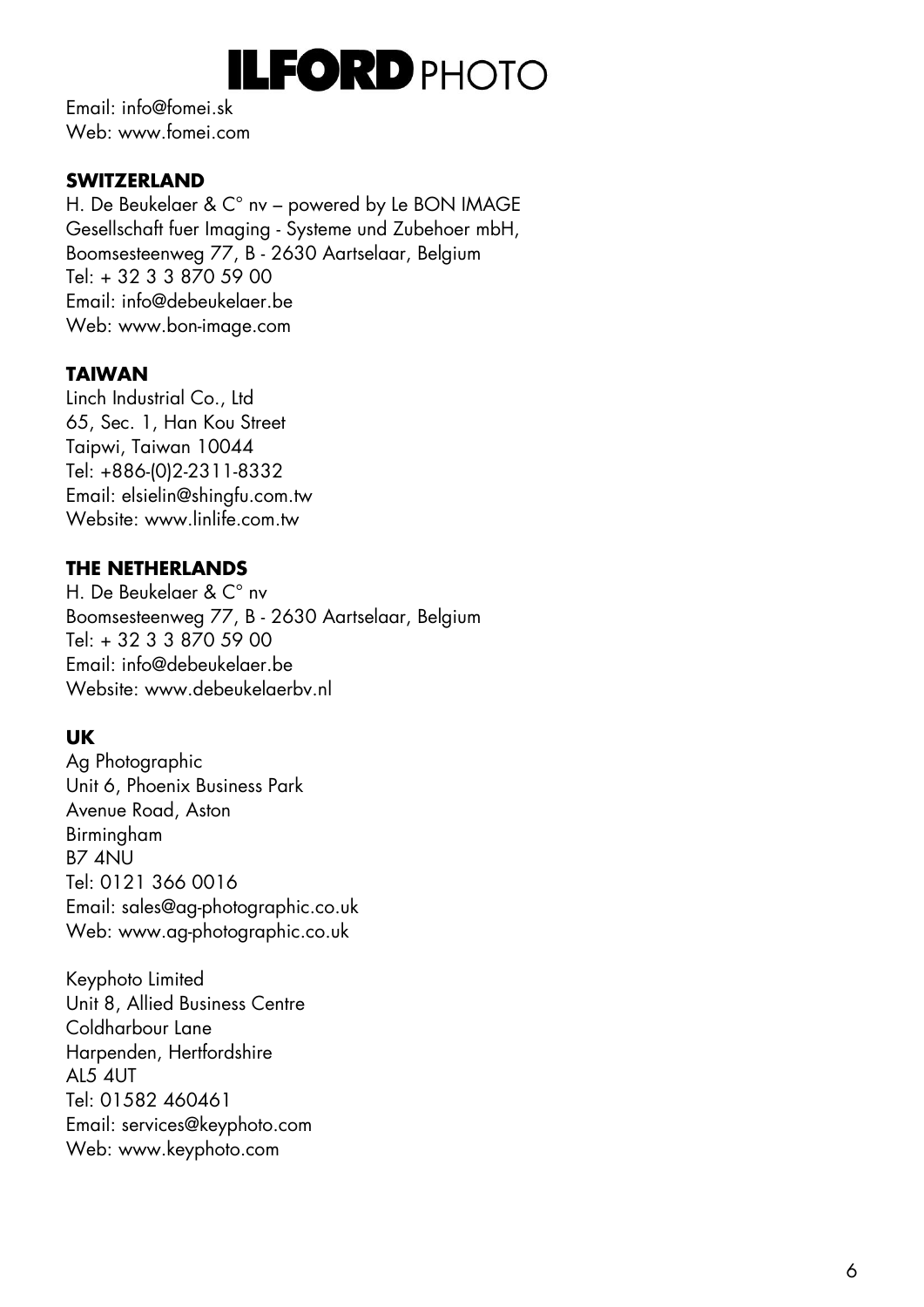Morco College Farmhouse Cromwell Newark, Nottinghamshire NG23 6JE Tel: 01636 823922 Email: sales@morco.uk.com Web: [www.morco.uk.com](http://www.morco.uk.com/)

Parallax Photographic Coop Ltd 17a Electric Lane London SW9 8LA Tel: 0207 737 9427 Email: [info@parallaxphotographic.coop](mailto:info@parallaxphotographic.coop) Web: www.parallaxphotographic.coop/

Process Supplies (London) Ltd 13 - 25 Mount Pleasant London WC1X 0AR Tel: 0207 837 2179 Email: sales@process -supplies.co.uk Web: [www.processuk.net](http://www.process-uk.net/)

Silverprint Ltd Unit 26 Albany Business Park, Cabot Lane, Poole BH17 7BX Tel: 0207 620 0169 Email: sales@silverprint.co.uk Web: [www.silverprint.co.uk](http://www.silverprint.co.uk/)

Walker Cameras Hen Dee Old Sealand Road Sealand **Flintshire** North Wales CH1 6BR Tel: 01244 881755 Email: mike@walkercameras.com Web: [www.walkercameras.com](http://www.walkercameras.com/) www.largeformatfilm.com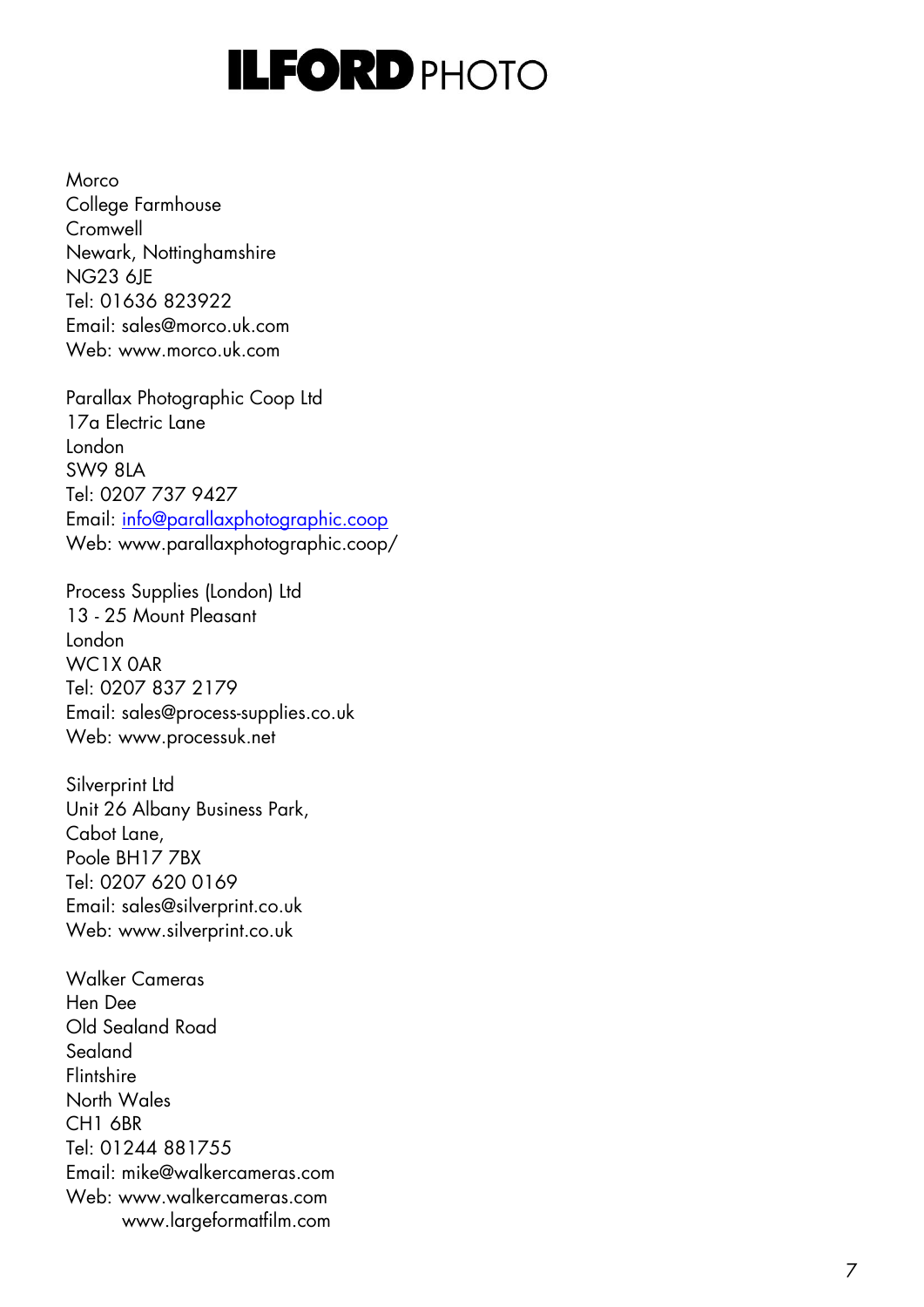#### **USA**

Badger Graphic Sales, 1225 Delanglade St. Kaukana, WI 54130 Phone: 920 -766 -9332 Email: info@badgergraphic.com Web: [www.badgergraphic.com](http://www.badgergraphic.com/)

Blue Moon Camera and Machine 8417 North Lombard Street Portland, Oregon 97203 Phone: 503.978.0333 Web: [www.bluemooncamera.com](http://www.bluemooncamera.com/)

Fotocare 41 W. 22nd. St. New York, NY 10011 Phone: 212 -741 -2990 Web: [www.fotocare.com](http://www.fotocare.com/)

Freestyle Photographic Supplies 5124 Sunset Blvd., Los Angeles, CA 90027 Phone: 800 -292 -6137 Email: info@freestylephoto.biz Web: [www.freestylephoto.biz](http://www.freestylephoto.biz/)

Glass Key Photo 1230 Sutter Street San Francisco, CA 94109 Phone: 415 -829 -9946 Web: [www.glasskeyphoto.com](http://www.glasskeyphoto.com/)

Hunt's Photo & Video 100 Main Street, Melrose, MA 02176 Phone: 800 -221 -1830 Web: [www.huntsphotoandvideo.com](http://www.huntsphotoandvideo.com/)

Central Camera 230 S Wabash Ave., Chicago, IL 60604 Phone: 312 -427 -5580 Email: don@central camera.com Web: [www.centralcamera.com](http://www.centralcamera.com/)